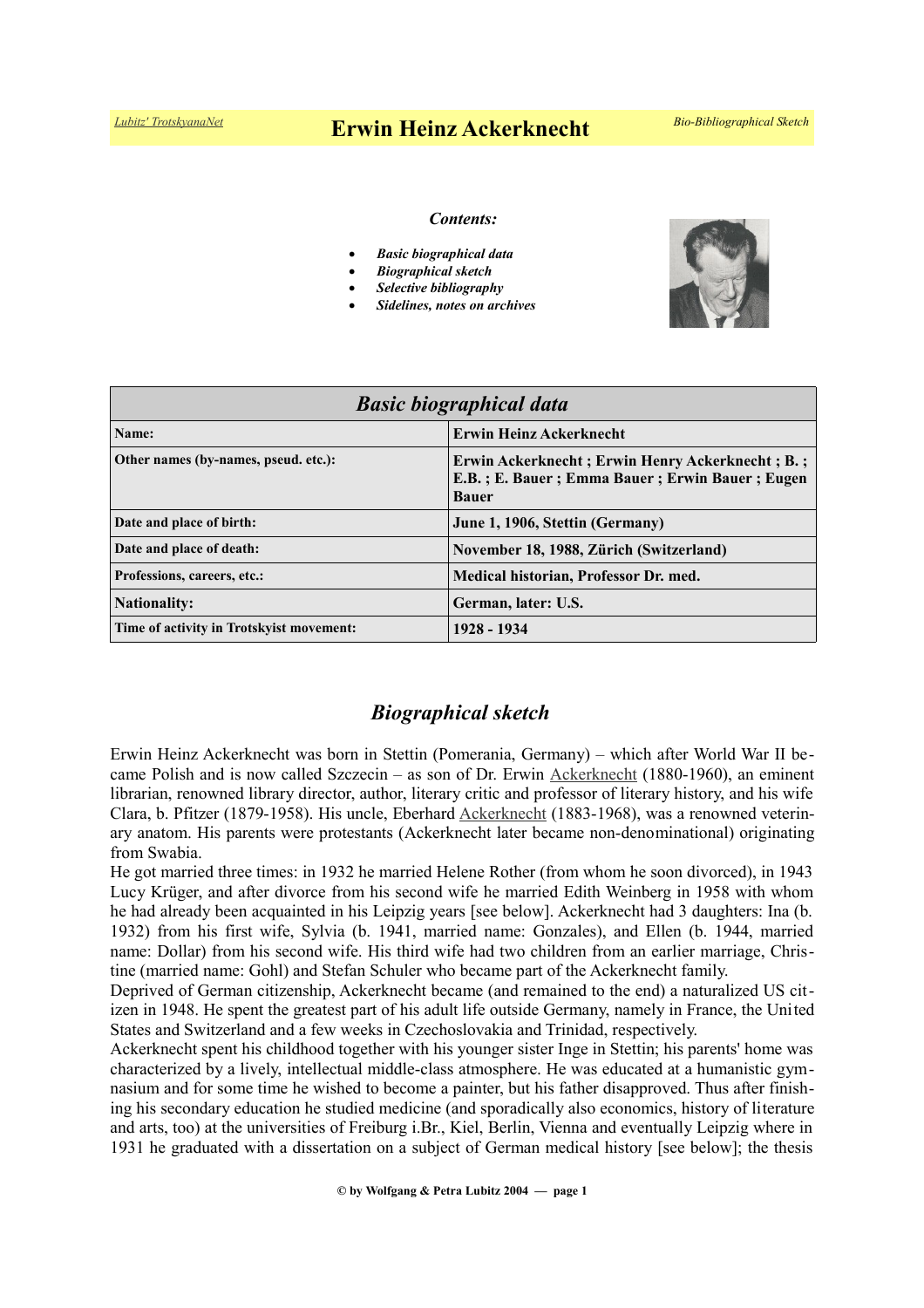was directed by Prof. Henry Ernest [Sigerist.](https://en.wikipedia.org/wiki/Henry_E._Sigerist) After examination for a short span of time Dr. med. Ackerknecht was employed as assistant doctor with a Leipzig clinic before moving to Berlin in January 1932 where he got a job as assistant physician at a psychiatric clinic at Berlin-Buch.

Already as a very young student Ackerknecht affiliated with communist student groups in Freiburg, Berlin and Vienna; in 1926 he became an active member first of the *KJVD (Kommunistischer Jugendverband Deutschlands, Communist Youth Federation of Germany)* and then of the *KPD (Kommunistische Partei Deutschlands, Communist Party of Germany)*. At Leipzig University he was known as leader of the *KoStuFra (Kommunistische Studentenfraktion, Communist Students' Faction)*. Still a member of the *KPD*, Ackerknecht in 1928 co-founded a small oppositional group at Leipzig called *Bolschewistische Einheit (Bolshevik Unity)* together with Ruvelis [Sobolevicius](https://en.wikipedia.org/wiki/Robert_Soblen) (better known by his pseudonyms Roman Well and Robert Soblen who several years later was exposed as a GPU provocateur) and Otto [Schüssler](https://www.trotskyana.net/Trotskyists/Bio-Bibliographies/bio-bibl_schuessler.pdf) (also known by his pseudonym Oskar Fischer). He affiliated, too, with the *Leninbund (Lenin League)* led by Hugo [Urbahns.](https://de.wikipedia.org/wiki/Hugo_Urbahns)

In March 1930 Ackerknecht was one of the founding members of the *Vereinigte Linke Opposition (United Left Opposition)* which already in 1931 split into two rival wings both calling themselves *Linke Opposition der KPD (Bolschewiki-Leninisten)*. In the meanwhile officially expelled from the *KPD*, Ackerknecht after having moved from Leipzig to Berlin became a member of the *Reichsleitung* (the political committee) of the *LO (Linke Opposition der KPD, Bolschewiki-Leninisten) (Left Opposition of the KPD, Bolshevik-Leninists)*, the official German section of the *ILO (International Left Opposition)* led by Leon Trotsky and his son Lev [Sedov](https://en.wikipedia.org/wiki/Lev_Sedov) who at that time lived in Berlin as a student and as one of the leading figures of the *International Secretariat of the International Left Opposition.* Ackerknecht closely co-operated with Sedov, [Grylewicz](https://www.trotskyana.net/Trotskyists/Bio-Bibliographies/bio-bibl_grylewicz.pdf) and other prominent activists of the Trotskyist movement and became a co-editor and staff writer of *LO's* central organ *Permanente Revolution*. At that time Ackerknecht began to use the pseudonym *Bauer*. It goes without saying that he took active part in the not ending factional quarrels which took place inside the German Trotskyist scene, for instance the struggle against the tendency led by Kurt [Landau.](https://de.wikipedia.org/wiki/Kurt_Landau_(Politiker)) In November 1932 Ackerknecht travelled to Copenhagen where he met Trotsky for the first time who gave there his famous speech on the oc casion of the 15th anniversary of the October revolution.

When some months later the Nazis seized power in Germany, Ackerknecht, now one of the central figures of German Trotskyism, only by chance escaped arrestation, went underground and for some months took responsibility of the illegal work of the German Trotskyists who of course had become targets of harsh Nazi repression and persecution. On behalf of the *International Secretariat of the ILO* as well as of the German section – which in August 1933 was renamed *Internationale Kommunisten Deutschlands (International Communists of Germany)* – Ackerknecht fled Germany in June 1933, spent a short time in Czechoslovakia, paid visit to Leon Trotsky (July/August 1933) who then lived in exile at Büyük Ada (Prinkipo Islands, Turkey) and eventually settled in Paris. There he formed together with 4 (later: 7) other comrades the *AK (Auslandskomitee, Foreign Committee)* of the *IKD,* worked on the editorial board of *IKD's* organ *Unser Wort* and took special responsibility for contact work with other German left oppositional groups and parties in exile such as for example the exiled *SAPD (Sozialistische Arbeiterpartei Deutschlands) (Socialist Workers' Party of Germany)* which was led by Jacob [Walcher.](https://de.wikipedia.org/wiki/Jacob_Walcher) Furthermore Ackerknecht was co-opted to the *International Secretariat of the ICL (International Communist League, Bolsheviks-Leninists)*, the successor of the *ILO* and forerunner of the *Movement for the Fourth International*.

But soon Ackerknecht came into conflict with Trotsky and with the majority of the leaders of the *ICL* since he only half-heartedly shared Trotsky's re-orientation towards the building of *new* communist parties (since 1933) and since he opposed Trotsky's advice to co-opt ex-Zinovievists Ruth [Fischer](https://en.wikipedia.org/wiki/Ruth_Fischer) and Arkadij [Maslow](https://de.wikipedia.org/wiki/Arkadi_Maslow) into the *IKD.* He also objected to the new Trotskyist policy of *entrism*, which became known as the so-called *French turn* in 1934, when the *Ligue Communiste Internationaliste (Internationalist Communist League)* joined the ranks of the *SFIO (Section Française de l'Internationale Ouvrière*, the then French socialist party).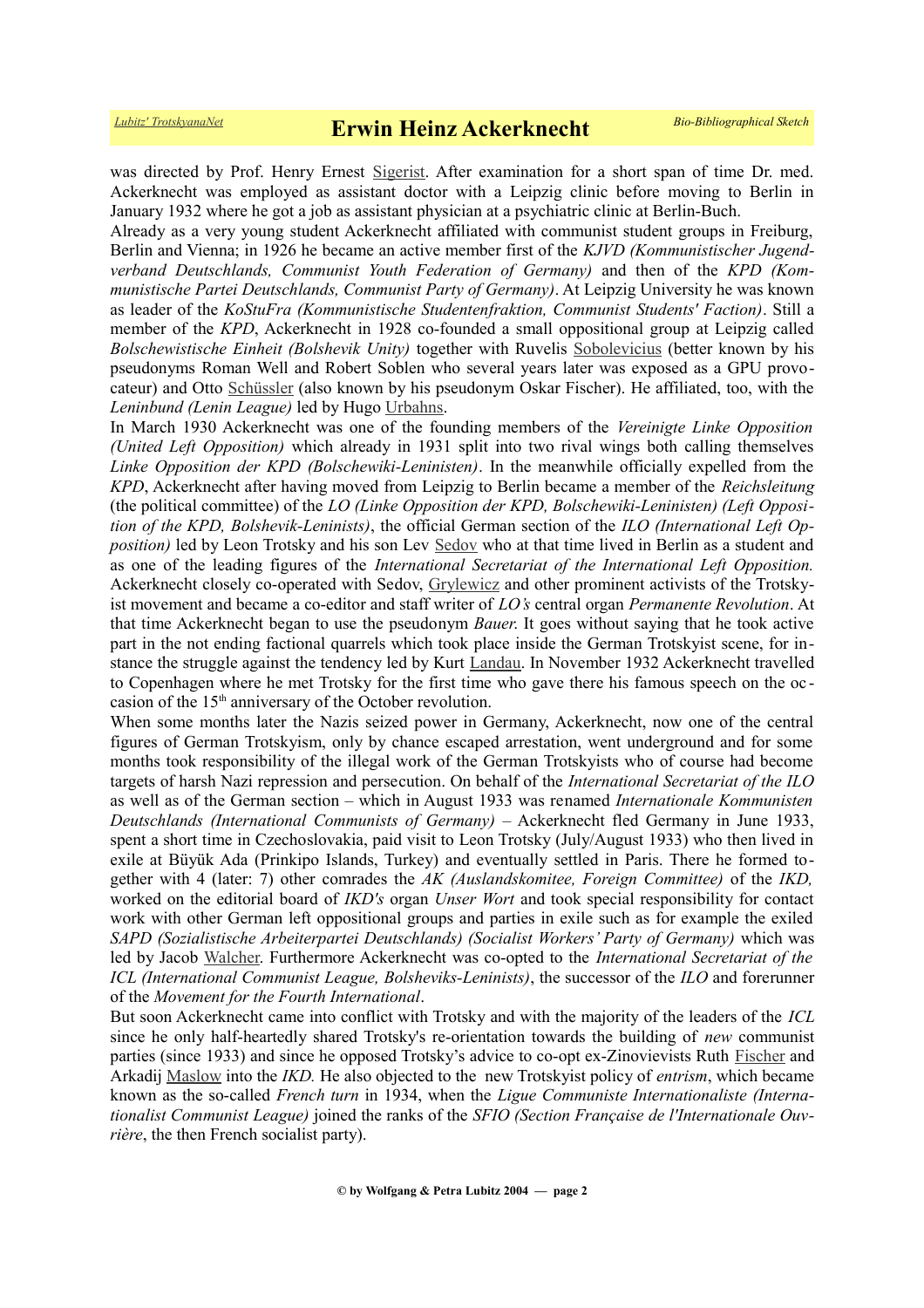Thus Ackerknecht eventually broke with Trotskyism, left the *IKD* after having been excluded from the *AK* and in March 1935 became a member of the *SAPD* in which he formed, together with Walter [Fabian,](https://de.wikipedia.org/wiki/Walter_Fabian) a small leftist group opposing against *SAPD's* attitudes towards people's frontism and towards the Spanish *POUM*. After his exclusion from *SAPD* at the beginning of 1937 Ackerknecht launched another tiny exile organization named after its paper, *Neuer Weg,* but in February 1938, the day his friend Lev Sedov was cremated at *Père Lachaise* cemetery, he broke with Marxism and turned his back to political activism once and for all. However, his opposition against Nazism and rightism of all kind remained unaltered.

In his Paris exile Ackerknecht earned his living as a translator and began to study ethnology at *Musée de l'homme;* in 1939, shortly before the outbreak of World War II, he took his exams in ethnology at the *Sorbonne* and graduated with a diploma. From September 1939 to February 1940 Ackerknecht was interned by the French government as a stateless person; after release he was on active duty in the French Army and eventually fled the German troops to southern France in July 1940. For several months he impatiently waited for a visa to the USA. When he finally got it, he embarked at Marseille for an adventurous passage to the United States. After several weeks of internment at Trinidad, he arrived at New York in July 1941 together with his second wife Lucy. Living in the USA from 1941 to 1957 the couple got two daughters, Sylvia and Ellen [see above].

Life in the USA was quite difficult during the first years, but eventually Ackerknecht could catch on. After jobbing as packer and male nurse he was employed as a fellow in the history of medicine with the renowned *Johns Hopkins Institute*, then as an assistant curator of anthropology at the *American Museum of Natural History* before in 1947 he got a call to the chair of medical history at the *University of Wisconsin* (Madison, Wis.). During the following years he became a renowned professor and distinguished expert of medical history, ethnology and anthropology who as teacher and lecturer could stimulate his audience both by what he had to say and by his wit. He began to publish significant scholarly books and articles on ethnomedical, anthropological and medical-historical subjects; perhaps the most renowned and best selling were his *A short history of medicine*, first published in English in 1955 and a great biography of Rudolf Virchow originally published in 1953.

The most productive years of his academic life, however, should only come when Ackerknecht left Wisconsin University in 1957 and accepted a professorship of medical history at the university of *Zürich* (Switzerland), a position he kept until his retirement in 1971, only interrupted in 1961 when he was visiting professor at Baltimore, Md. Of course, he gave guest lectures at many European universities, too. In Zürich Ackerknecht could enjoy best working and research conditions; most of his books and articles are from the Zürich years, and even as professor emeritus he did not at all stop writing and editing. He was highly esteemed as teacher, scientist and medical historian, and it was under his direction that the *Medizinhistorisches Institut und Museum der Universität Zürich (Institute and Museum of Medical History of Zurich University)* gained a worldwide reputation.

After he had suffered a heart attack and being plagued by constant pain, he died at Zürich (his last address was Ottikerstrasse 42, 8006 Zürich) on Nov. 18, 1988 at the age of 82, leaving his third wife Edith, his daughters and some grand-children.

## *Selective bibliography* [1](#page-2-0)

*Note:* Ackerknecht was a renowned medical historian and a distinguished writer on subjects like medical biography, ethno-medicine, history of medicine and of infectious diseases, epidemiology and related issues. Since 1942 he wrote some 20 scholarly books, some 300 articles and several 100 book reviews and review articles. Many of his works were translated into other languages, even into Japanese. He contributed articles and reviews to a considerable number of renowned American, German, Swiss, Austrian, French and British medical journals;

<span id="page-2-0"></span><sup>1)</sup> TSB item numbers (e.g. <TSB 0716>) refer to Lubitz' *Trotskyist Serials Bibliography*, München [etc.] : Saur, 1993, which is out of print but now [available as PDF file](https://www.trotskyana.net/LubitzBibliographies/Serials_Bibliography/serials_bibliography.htm#PDF) within the framework of the *Lubitz' TrotskyanaNet* website. In TSB you can find detailed descriptions concerning the respective Trotskyist journals, newsletters, bulletins and the like.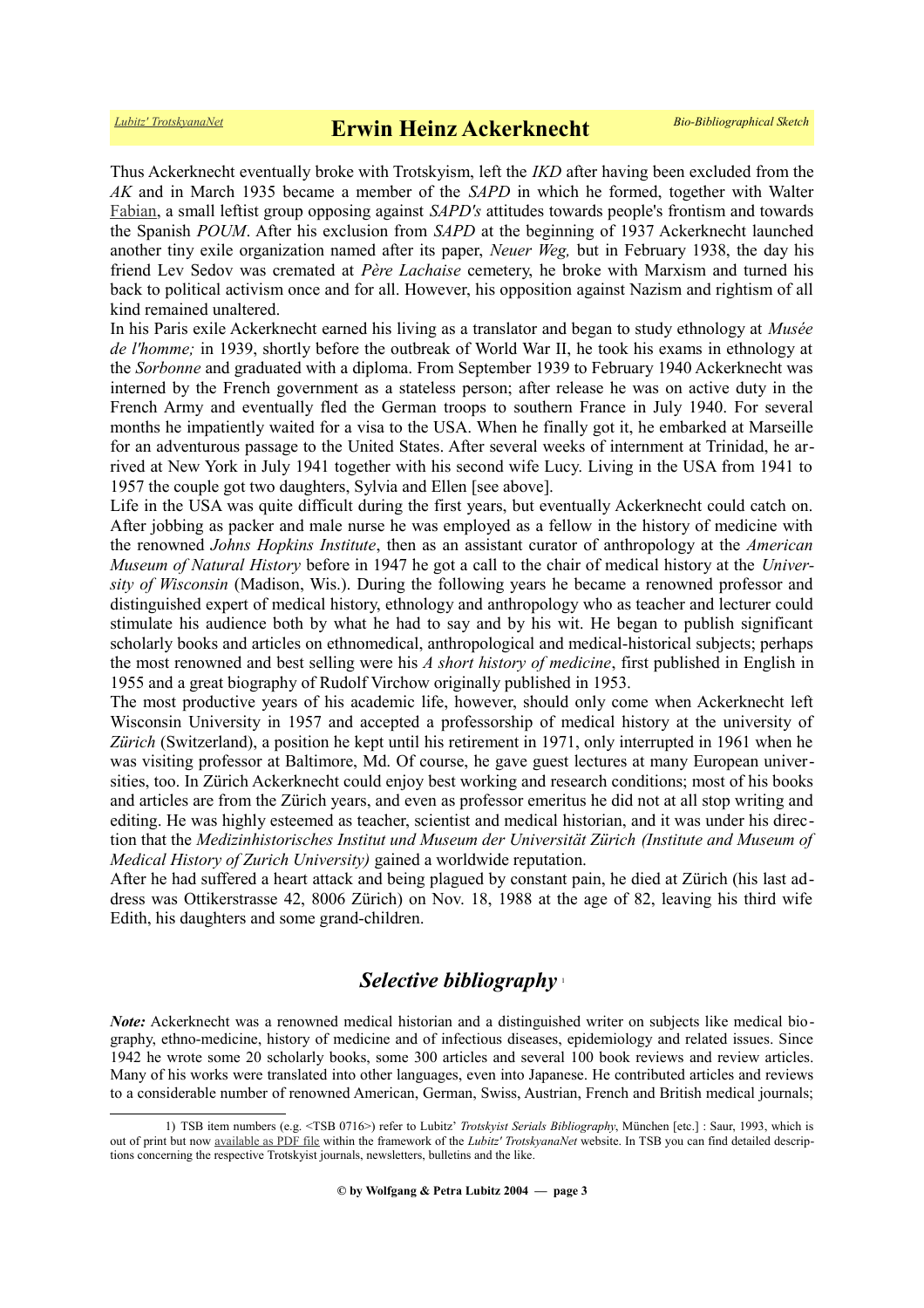no less than 255 reviews from his pen appeared in *Gesnerus*, a distinguished Swiss quarterly devoted to the history of medicine and science. Furthermore, no less than 140 medical dissertations were prepared under his direction.

Since a fairly *complete bibliography* of his writings as medical historian has already been published [see below], we are dealing here only with Ackerknechts's writings published *prior to 1940* and with writings about him. Please find here the bibliographical data of the just-mentioned bibliography of Ackerknecht's medical and science history writings (books, pamphlets, articles, other contributions):

**Publikationen von Prof. Dr. med. Erwin H. Ackerknecht / zusammengest. nach einer im Medizinhistorischen Institut der Universität Zürich geführten Liste / [erstellt von Margret Curti]. - [Pt. 1-4], in:** *Gesnerus* **(Basel), 23.1966 (1/2), pp. 5-12; 33.1976 (1/2), pp. 3-7; 43.1986 (1/2), pp. 6-10; 45.1988 (3/4), pp. 311-312. [A list of more than 300 items published between 1942 and 1988.]**

#### *Selective bibliography: Books and pamphlets (co-)authored by Ackerknecht* [2](#page-3-0)

Ackerknecht, Erwin Heinz: Beiträge zur Geschichte der Medizinalreform von 1848. - Leipzig : Univ., 1931. [Also publ. in: *Sudhoffs Archiv der Geschichte der Medizin* (Leipzig), 25.1932, pp. 61-183.]

Ackerknecht, Erwin Heinz: Österreich - eine Lehre für alle / Eugen Bauer [i.e. Erwin Heinz Ackerknecht]. Österreich 1929-1933 / Leo Trotzki. - Prag : Kopp, 1934. - 32 pp.

#### *Selective bibliography: Books, journals and bulletins to which Ackerknecht contributed* [3](#page-3-1)

Boletín internacional de la Oposición Comunista de Izquierda (Madrid) <TSB 0126> Bulletin de la Ligue Communiste Internationaliste (Bolcheviks-Léninistes) (Bruxelles) <TSB 0176> Bulletin de la Ligue des Communistes Internationalistes (Bolcheviks-Léninistes) (Amsterdam) <TSB 0178> Bulletin intérieur / Section Belge de l'Opposition Communiste Internationale (Bruxelles) <TSB 1463> Bulletin intérieur de la Ligue Communiste (Paris) <TSB 0226>

Bulletin international de l'Opposition Communiste de Gauche = Internationales Bulletin der Kommunistischen Links-Opposition (Paris) <TSB 0234>

Cahiers Léon Trotsky (Various places) <TSB 0277>

- Internal Bulletin : for discussion / British Section, International Left Opposition (Bolsheviks-Leninists) (London)  $<$ TSB 0356 $>$
- International Bulletin of the League of Communist Internationalists (New York, NY) <TSB 0680>

Internationales Bulletin der Kommunistischen Links-Opposition (Berlin) <TSB 0758>

Mitteilungen der Bolschewiki-Leninisten (Wien) <TSB 1056>

- Mitteilungsblatt der Reichsleitung der Linken Opposition der KPD (Bolschewiki-Leninisten, Sektion der Internationalen Linken Opposition) (Berlin) <TSB 1065>
- Permanente Revolution / Linke Opposition der KPD (Bolschewiki-Leninisten), Sektion der Internationalen Linken Opposition (Berlin) <TSB 1192>

Unser Wort (Prag, later: Paris, later: Antwerpen, later: New York, NY) <TSB 1761>

Wochenbriefe / AK der IKD [Auslandskomitee der Internationalen Kommunisten Deutschlands] (Paris) <TSB 1826>

#### *Selective bibliography: Literature about Ackerknecht*

- [Anon.]: Ackerknecht, Dr. Erwin H(enry) [sic!], in: *American men of science : the physical & biological sciences,* 11. ed., vol. 1, New York, NY, 1965, p. 14. [Biographical sketch]
- [Anon.]: Ackerknecht, Erwin H., in: *Who's who in medicine : Edition Germany, Austria, Switzerland,* 2. ed., Ottobrunn, 1975, p. 335. [Biographical sketch]

[Anon.]: Ackerknecht, Erwin Henry (Heinz), in: *Biographisches Handbuch der deutschsprachigen Emigration*

<span id="page-3-0"></span><sup>2)</sup> Prior to 1940 only [see above].

<span id="page-3-1"></span><sup>3)</sup> Note: Medical and science journals to which Ackerknecht contributed since 1942 have not been considered here [see above].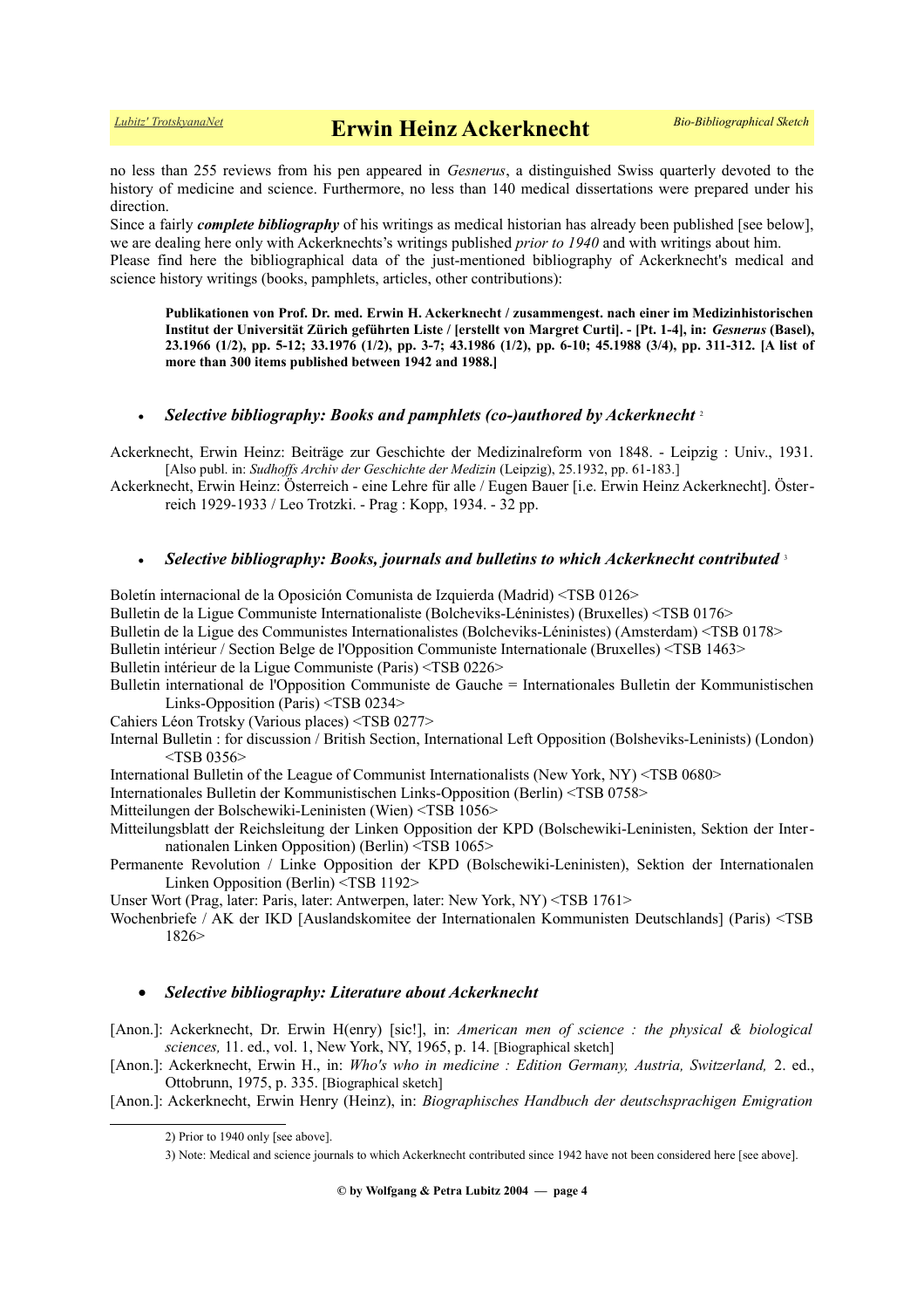*nach 1933*, Bd. 1, München [etc.], 1980, pp. 3-4. [Biographical sketch]

[Anon.]: Ackerknecht, Erwin H.., in: *Who's who in medicine,* 5. ed., Woerthsee, 1981, p. 4. [Biographical sketch]

[Anon.]: Ackerknecht, Erwin H., in: *Who's who in Switzerland,* 18. ed., Geneva, 1993, p. 15. [Biographical sketch]

[Anon.]: [Erwin Heinz Ackerknecht.](https://de.wikipedia.org/wiki/Erwin_Heinz_Ackerknecht) [Biographical sketch, Wikipedia article]

Ackerknecht, Erwin Heinz: An interview with Erwin H. Ackerknecht, in: *Ackerknecht, Erwin H.: Medicine and ethnology : selected essays / ed. by H.H. Walser and H.M. Koelbing*, Bern [etc.], 1971, pp. 7-16. [This interview, conducted by the editors, contains some interesting autobiographical details.]

Ackerknecht, Erwin Heinz: Autobiographical notes / Erwin H. Ackerknecht. - 1986. - 26 pp. [Unpubl. ms.]

Ackerknecht, Erwin Heinz: Recollections of a former Leipzig student / Erwin H. Ackerknecht, in: *Journal of the History of Medicine and Allied Sciences*, 13.1958 (2), pp. 148-150. [Autobiographical notes]

Akert, Konrad: Erwin H. Ackerknecht zum 60. Geburtstag, in: *Neue Zürcher Zeitung*, 1966 (June 1=no. 2408), p. 6.

B[roué], P[ierre]: Ackerknecht, Erwin, Heinz, in: *Dictionnaire biographique du mouvement ouvrier international : L'Allemagne*, Paris, 1990, pp.79-80. [Biographical sketch]

[Broué, Pierre?]: Erwin Heinz Ackerknecht (Bauer) (1906-1988), in: *Cahiers Léon Trotsky* <TSB 0277>, 1988 (36), pp. 123-125. [Obituary]

Cranefield, Paul F.: Erwin H. Ackerknecht 1906-1988 : some memories, in: *Journal of the History of Medicine and Allied Sciences*, 45.1990 (2), pp. 145-149. [Obituary]

- Ervino H. Ackerknecht sexegenario ex innumerabilibus amicis pauci grates agunt / [pref.:] H. Fischer. Basel, 1966. - (Gesnerus ; 23.1966,1/2) [Festschrift]
- Fischer-Homberger, Esther: Erwin H. Ackerknecht: zum 70. Geburtstag des Zürcher Medizinhistorikers, in: *Neue Zürcher Zeitung*, 1976 (June 1=no. 126), pp. 31-32.
- Foitzik, Jan: Ackerknecht, Erwin Heinz (Henry), Dr. med. (geb. 1906), in: *Foitzik, Jan: Zwischen den Fronten*, Bonn, 1986, p. 246. [Biographical sketch]
- Koelbing, Huldrych M.: Ackerknecht, Erwin Heinz, in: *Historisches Lexikon der Schweiz*, Bd. 1, Basel, 2002, p. 87. [Biographical sketch]
- Koelbing, Huldrych M.: Erwin H. Ackerknecht 60 Jahre alt, in: *National-Zeitung* (Basel), 1966 (259).
- Lesky, Erna: E.H. Ackerknecht zum 70. Geburtstag, in: *Österreichische Ärztezeitung,* 31.1976 (10), p. 655.
- Mörgeli, Christoph: Erwin H. Ackerknecht und die Affäre Berg/Rath von 1964 : zur Vergangenheitsbewältigung deutscher Medizinhistoriker / Christoph Mörgeli ; Anke Jobmann, in: *Medizin, Gesellschaft und Geschichte* (Stuttgart), 16.1997(1998), pp. 63-124.
- Mörgeli, Christoph: Ein Mediziner mit Weltruf : zum Hinschied von Prof. Dr. h.c.mult. Erwin H. Ackerknecht, in: *Zürichsee-Zeitung,* 1988 (Nov.24=no. 275), p. 6. [Obituary]
- Publikationen von Prof. Dr. med. Erwin H. Ackerknecht / zusammengest. nach einer im Medizinhistorischen Institut der Universität Zürich geführten Liste / [erstellt von Margret Curt]. - [1-4], in: *Gesnerus*, 23.1966 (1/2) , pp. 5-12; 33.1976 (1/2), pp. 3-7; 43.1986 (1/2), pp. 6-10; 45.1988 (3/4), pp. 311-312. [Comprehensive bibliography of his works, 1942-1988]
- Rosenberg, Charles E.: Erwin H. Ackerknecht, social medicine, and the history of medicine, in: *Bulletin of the History of Medicine*, 81.2007 (3), pp. 511–532.
- Schüle, Annegret: Ackerknecht, Erwin Heinz (Eugen Bauer, auch Erwin oderEmma Bauer, b.e. (geb. 1906), in: *Schüle, Annegret: Trotzkismus in Deutschland bis 1933*, Köln, 1989, pp. 147-148. [Biographical sketch]
- Stobnicer, Maurice: Bauer, Erwin (Ackerknecht, dit) (1906), in: *Stobnicer, Maurice: Le mouvement trotskyste allemand sous la république de Weimar*, Paris, Univ. de Paris VIII, Thèse, 1980, p. 351. [Biographical sketch]
- Temkin, Owsei: In memoriam Erwin H. Ackerknecht (1906-1988), in: *Bulletin of the History of Medicine*, 63. 1989, pp. 273-275. [Obituary]
- Walser, Hans H.: Erwin H. Ackerknecht zum 60. Geburtstag : 1. Juni 1966, in: *Schweizerische medizinische Wochenschrift*, 96.1966 (21), pp. 702-703.
- Walser, Hans H.: Erwin H. Ackerknecht zum 70. Geburtstag, in: *Gesnerus*, 33.1976 (1/2), p. 1.
- Walser, Hans H.: Zum Hinscheid von Erwin H. Ackerknecht, in: *Gesnerus*, 45.1988 (3/4), pp. 309-310. [Obituary]
- Walser, Hans H.: Zum Hinscheid von Erwin H. Ackerknecht, in: *Neue Zürcher Zeitung*, 1988 (Nov.22=no.273), p.54. [Obituary]
- Walser, Hans H.: Zum 10. Todestag von Erwin H. Ackerknecht (1906-1988), in: *Gesnerus*, 55.1998 (3/4), pp. 175-182. [Biographical sketch]
- Wendt, Eckhard: Ackerknecht, Erwin Heinz (1906-1988), in: *Wendt, Eckard: Stettiner Lebensbilder,* Köln, 2004, pp. 26-28. [Biographical sketch]